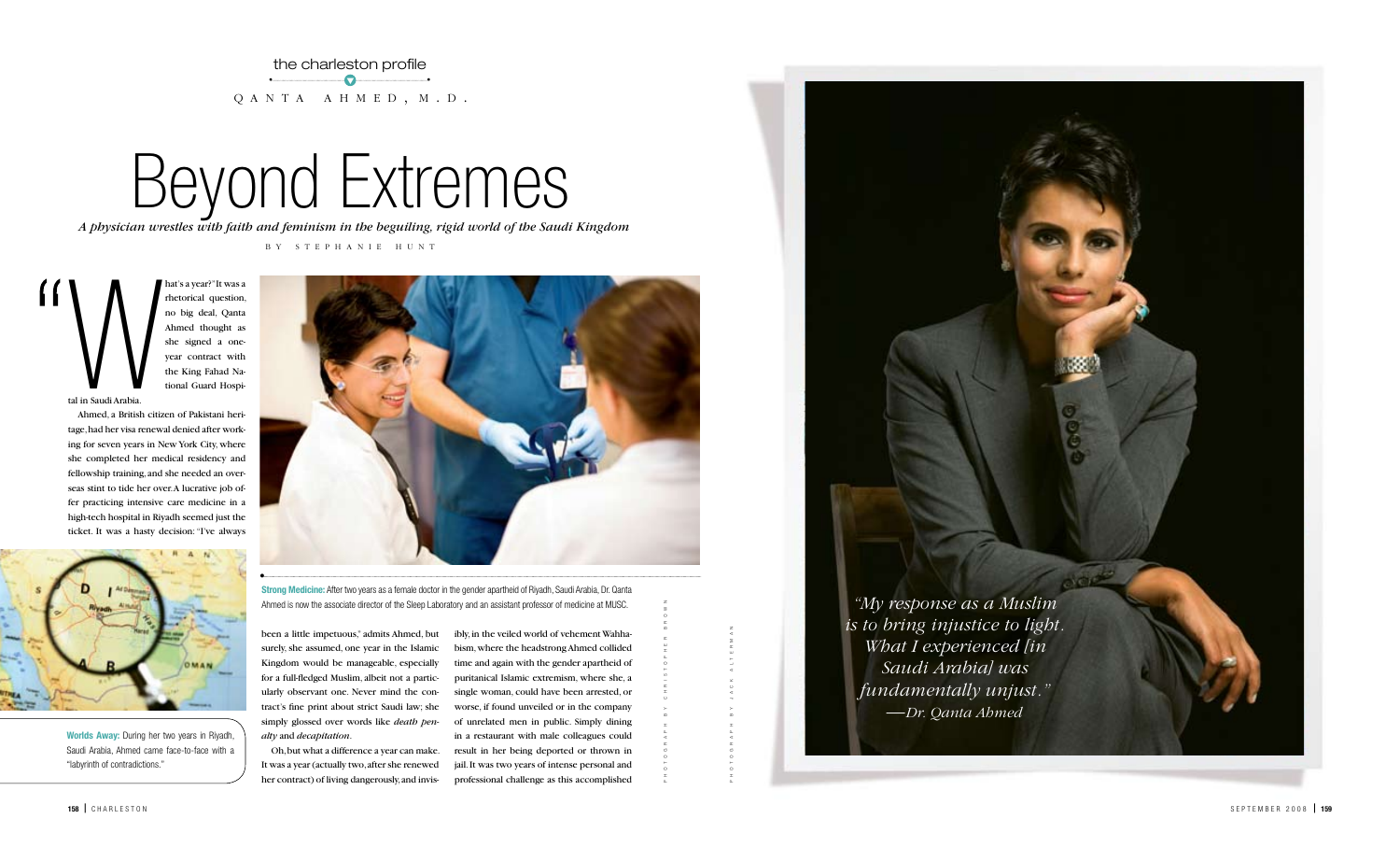physician found herself bridled by patriarchal hospital hierarchy: while making rounds, Ahmed was often ignored by or "invisible" to male physicians. And for the stylish and sophisticated Ahmed, it was two years of fashion-suffocation, where she was captive to the "polyester prison" of the decidedly undesigner abbayah (an overgarment akin to a burka). But above all, Ahmed's Saudi sojourn became her pilgrimage into the heart of Islam, where a complex and beguiling "labyrinth of contradictions" led her to more fully embrace her faith.

#### **An Experience Unveiled**

In her book, *In the Land of Invisible Women*, released this month by Source-Books, Ahmed takes readers on her eyeand heart-opening adventure inside the

Islamic curtain. She's a natural storyteller, recounting exotic tales of this land that was "foreign" in so many meanings of the word. Ahmed brings the reader bedside with her as she cares for her first Saudi patient, a Bedouin woman whose face had to remain veiled even as her body was exposed for surgery. We feel the tension and danger that was a constant for Ahmed, who could not venture outside the hospital compound without a male chauffeur. On one shopping trip with a female friend in an out-of-the-way corner of a mall, her friend's head scarf slipped a few inches and the mutawaeen (the menacing religious police) swooped down and threatened to arrest them. Throughout her account, Ahmed the writer borrows from Ahmed the physician, using her keen powers of observation to diagnose the dichotomies and multilayered ironies she encountered in the Kingdom.

"I cannot express with enough energy how much contempt I have for that backward theocracy," she says. "I met highly educated female vascular surgeons who could fix an aneurysm but couldn't drive a car." The visceral anti-Semitism she encountered, even from physicians who were trained in the states by Jewish mentors, was especially disturbing to Ahmed.

She bristles at this poisonous intolerance, because, she asserts, it's antithetical to her faith. "In Islam, it's written clearly that there's room for other religions," she notes. "Islam is

actually a pro-feminist religion. Justice is at its heart, not discrimination."

Perhaps the ultimate irony is that it was amidst this arid fundamentalist landscape that Ahmed experienced a profound renewal of her faith. While in the Kingdom, she took the opportunity (in true form, somewhat impulsively) to complete her hajj, the ritualistic pilgrimage to Mecca that all Muslims are called to do. At Islam's holiest site, amidst a roiling sea of millions of fellow pilgrims from all nationalities and all walks of life, Ahmed experienced "a marvelous sense of equality, rebirth, regeneration, and a sense that we're all connected." The hajj gave her, she writes, "an intense and purified spirituality, forming concentrated distillations of hope and beginnings."

#### **On the Move**

Writing a memoir was one such new begin-

ning, and not necessarily an easy one for the busy Ahmed, now the associate director of the Sleep Laboratory and assistant professor of medicine at MUSC. Her resume is plump with clinical research publications, but this book is her first literary foray. "What impresses me is that someone who has trained so intensely in medicine for years and years has the skill to write a book completely outside the clinical realm, and do it so well," says Ahmed's MUSC colleague Dr. Gerard Silvestri.

The fact that Ahmed should pen a travel memoir, however, is not altogether surprising. "Migration has been a central theme in our family life. It's almost inherent," she says. When the colonial rule of the British Raj ended and India was divided, Ahmed's father, then seven years old, migrated to Pakistan with his family's money sewn into his jacket. The son of an educator, he excelled in school, became an architect, and moved to London in 1963. Her mother's

# **Visit Southern Belles** and see the new fall fashions.



**Safe & Sound:** Ahmed in front of an aerial view of Riyadh at night. She is not wearing an abbayah because the building is owned by Prince al Waleed bin Talal, a man powerful enough in Saudi Arabia that the religious police do not patrol his property.



**Finding Fellowship:** Ahmed and Professor Didier Pittet of the University of Geneva being greeted by a Saudi host at a palace outside Riyadh. Ahmed's book, *In the Land of Invisible Women*, (below) is a memoir of two years practicing medicine in Riyadh.





**Rekindled Faith:** During her time in Riyadh, Ahmed embraced her Muslim upbringing and embarked on her hajj, a ritualistic pilgrimmage to the holy city of Mecca.

*"Dr. Ahmed has a worldliness that is very fresh and appealing." —Dr. Marc Judson, professor of pulmonary, critical care, and allergy medicine at MUSC*



photographs (2) courtesy of qanta ahmed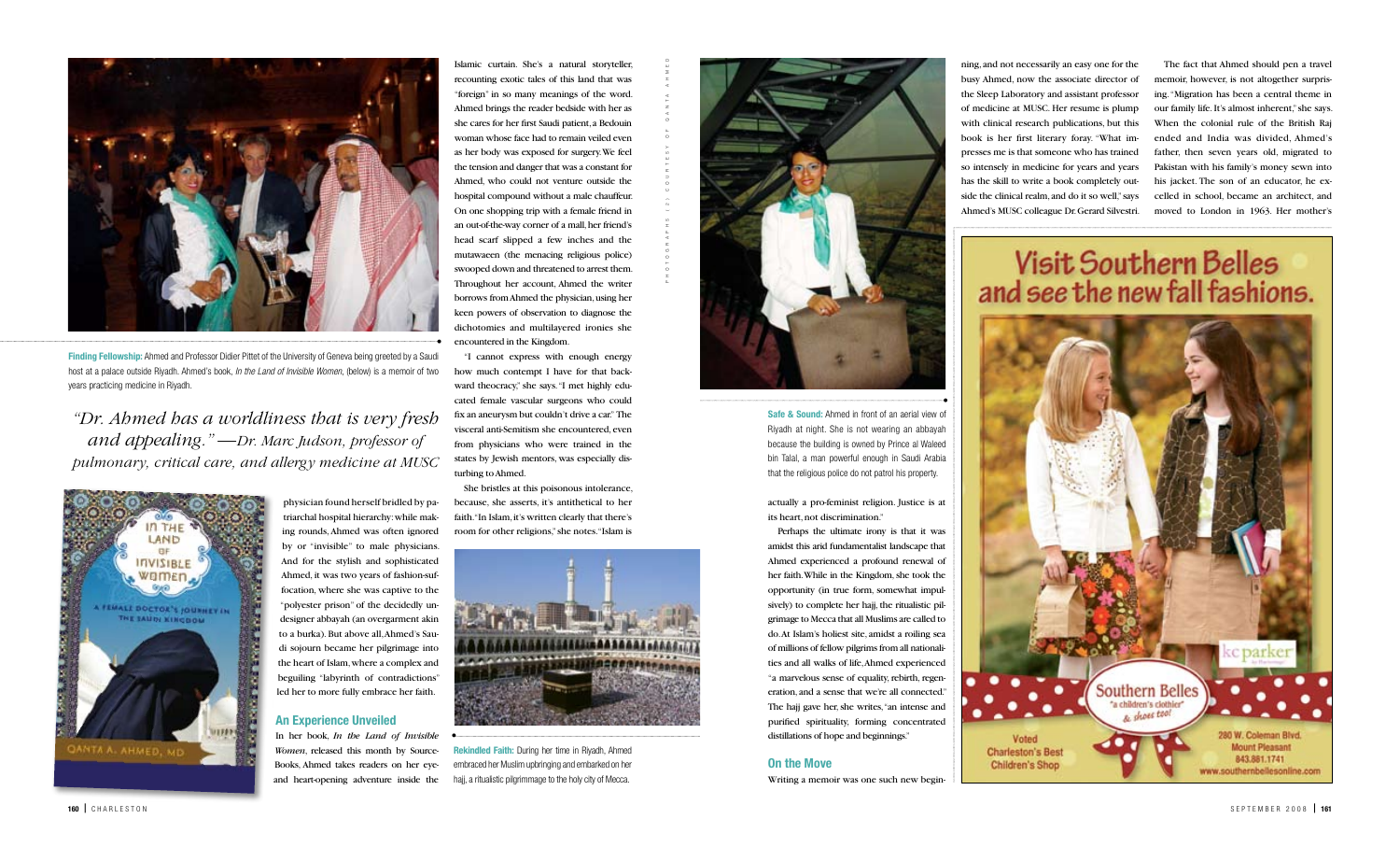family was airlifted to Karachi after partition (Ahmed's maternal grandfather had been a financial advisor to the final cabinet of Lord Mountbatten in British India). Her mother became a physician and was wed to Ahmed's father in an arranged marriage in 1967.

Qanta and her two younger brothers were raised north of London, where she went to a private Anglican school. "It was very English—a red brick school where we studied Latin and French and the boys played cricket," says Ahmed in her delightfully proper British accent. Always enamored of languages and

fluent in Urdu, she once dreamed of being a broadcast journalist for the BBC. (One hopes she'll record *In the Land of Invisible Women* as a book on tape.) "I'd read the Bible lesson during assembly, and when my father picked me up after school, he'd help me learn a verse

from the Qur'an. But it was not illogical to him that I'd go to a Christian school," she adds. "My parents taught me that in order to be a good Muslim you first had to be a good Christian."

When Ahmed was four, her parents took her to meet her Pakistani family, and three years later they returned to Pakistan via a 19-



day, 7,000-mile road trip through the Khyber Pass, Yugoslavia, Turkey, Iran, and Afghanistan, entering Pakistan via the Northwest Frontier. "My parents wanted me to know the language and know my family. They were very adventurous; my father would point out architecture along the way. His passion has influenced my love of travel," she says.

At her father's urging, she studied medicine at the University of Nottingham in an accelerated program and graduated at age 21. When the topic of an arranged marriage came up at dinner on her graduation eve, Ahmed balked and made her own arrangements, far away. Ten months later, she landed in New York to begin her medical residency. "I didn't know





**Breaking Boundaries:** With her parents Sardar-Munir and Zahida Perveen in London in the late 1960s. Ahmed (top) in London at age three, trying to bypass a chain to step on a lawn. "It's a symbol for how I would challenge restrictions for the rest of my life," she says.

•



**Home Again:** Ahmed at her brother's wedding in Karachi, Pakistan, this past spring, wearing a traditional South Indian sari that she purchased in Delhi the previous winter.



**Family Affair:** Ahmed (at center) with members of her extended family gathered in Karachi for her brother's wedding. Her brother, Sardar Safeer, is to her left, and her father, Sardar-Munir, is wearing a gray Astrakhan hat.

# *"Islam is actually a pro-feminist religion. Justice is at it's heart, not discrimination." —Dr. Qanta Ahmed*

photographs (4) courtesy of qanta ahmed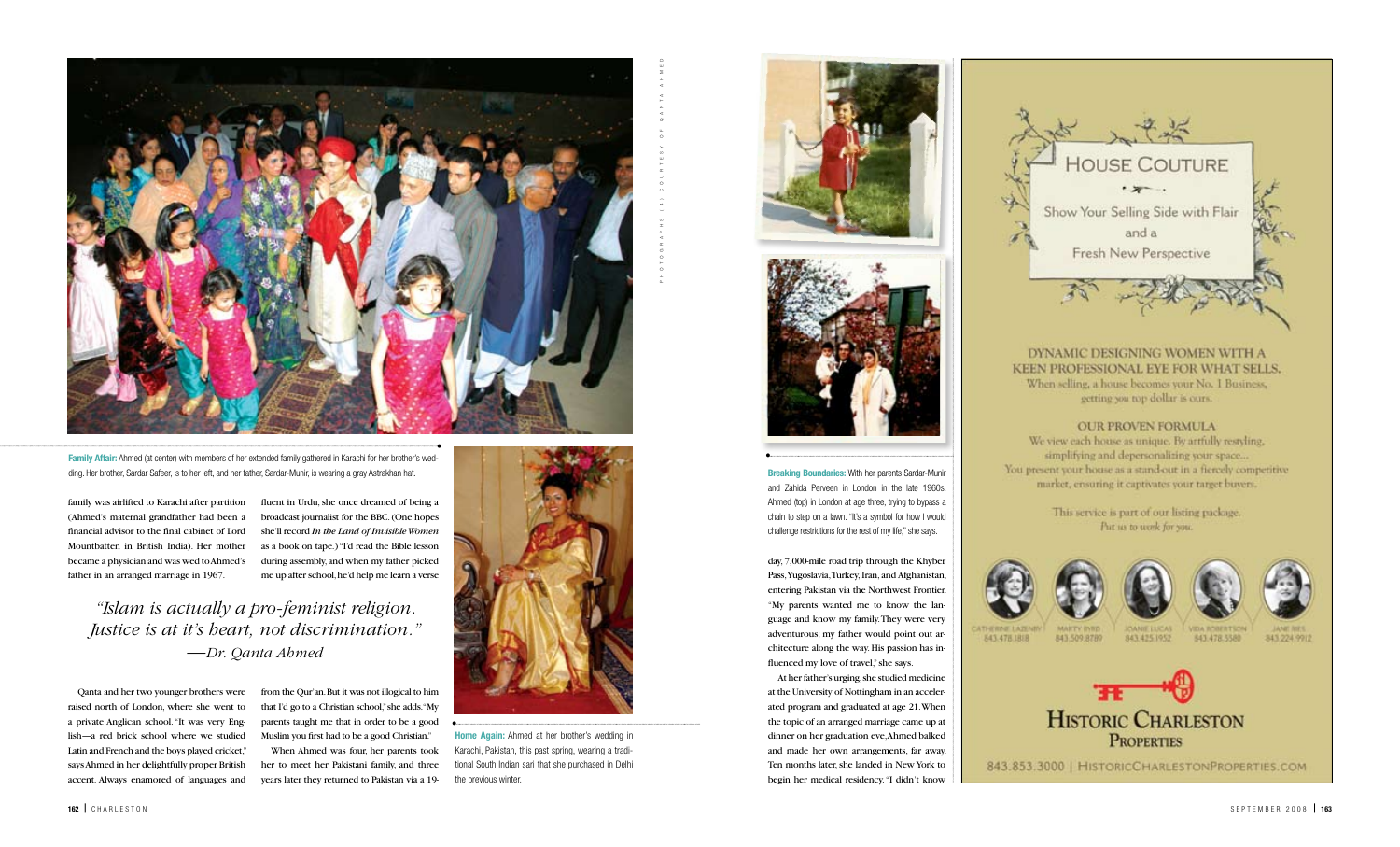With board certification in four medical specialties—critical care medicine, internal medicine, pulmonary medicine, and sleep medicine—it seems there isn't much the multicultural Ahmed isn't able to do. She could take her pick of hospital jobs but is delighted to be working in sleep medicine, especially after the intense, exhausting years of trauma care in Saudi Arabia. "In the ICU, I was only putting people together again. I felt disconnected from patients. Sleep medicine is the opposite of critical care," she says. "I'm solving medical, anatomic, and physiologic issues, and I can help serve the entire family."

Marc Judson, professor of pulmonary, criti cal care, and allergy medicine at MUSC. "[Dr. Ahmed] has a worldliness that is very fresh and appealing. Her scholarly approach has brought sleep medicine into the forefront of our pulmonary group." In addition to her clinical practice, Ahmed travels frequently to lecture and teach in the U.S. and abroad, including numerous return trips to collabo rate with former Saudi colleagues. "Medical diplomacy is particularly effective in heal ing old divisions and decimating precon ceptions," says Ahmed. "Physicians are in a unique position to broker peace in small ways that are enormously powerful." **Example 12**<br> **Example 16**<br> **Example 16**<br> **Example 16**<br> **Example 16** and the first party she attended as a member of the MUSC faculty in December 2005.<br>
Marc Judson, professor of pulmonary, critical care, and allergy medic

"This really is her passion," notes Dr.



a single American before I moved to Staten Island," she says.

#### **Healing Touch**

From New York to Riyadh, back to London (for a three-and-a-half-year interlude following her Saudi stay), and now since September 2005 in Charleston, the worldly Ahmed is adept at making her own way and delving into the life and culture of her adopted community. When not working, she enjoys movies at the Terrace Theater, meals with friends at downtown restaurants, and driving her car with the windows open and the music blaring: "Things I remember not being able to do."

 Ahmed takes her role as healer—especially a female Muslim healer—to heart. Her book, she hopes, will shed light on what she believes is a perverted interpretation that distorts the most basic orthodoxy of Islam. "My responsibility as a Muslim is to bring injustice to light. What I experienced there was fundamentally unjust," she says. But her book also introduces us to the "Gloria Steinem of Arabia," a stalwart female Saudi doctor devoting herself to championing child abuse prevention, and to Saudi men who treat Ahmed as a revered colleague.

Ahmed's broader hope is to show Saudi Arabia as heterogeneous and demonstrate that Western misconceptions can be as rigid and unjust as authoritarian extremism. With



### Discover the one thing you always wanted from a doctor-time.

From the day you join MDVIP, you'll be taken care of like never before. You see, unlike the average doctor who has up to 3,000 patients, MDVIP physicians have 600 or fewer patients, which allows them to focus on prevention and wellness. The result? You receive the time, attention, and care from an exceptional doctor that you can't get anywhere else. With MDVIP, it's about health, and it's all about you.

## Call 866-696-3847 for information, or to schedule a meeting with F. Strait Fairey, M.D.

180 Wingo Way, Suite 207, Mount Pleasant, SC 29464



**Well-Received:** Qanta and pulmonologist Dr. Ste ven Sahn at the first party she attended as a mem ber of the MU SC faculty in December 2005.

Ahmed at the Lahore Polo Club in Pakistan in 1991 with her uncle and cousins. A plastic surgeon in Canton, Ohio, her uncle was her role model and the reason she went into medicine. Left: In addition to her clinical practice, Ahmed travels frequently to lecture and has returned to Saudi Arabia numerous times.

photograph by christopher brown